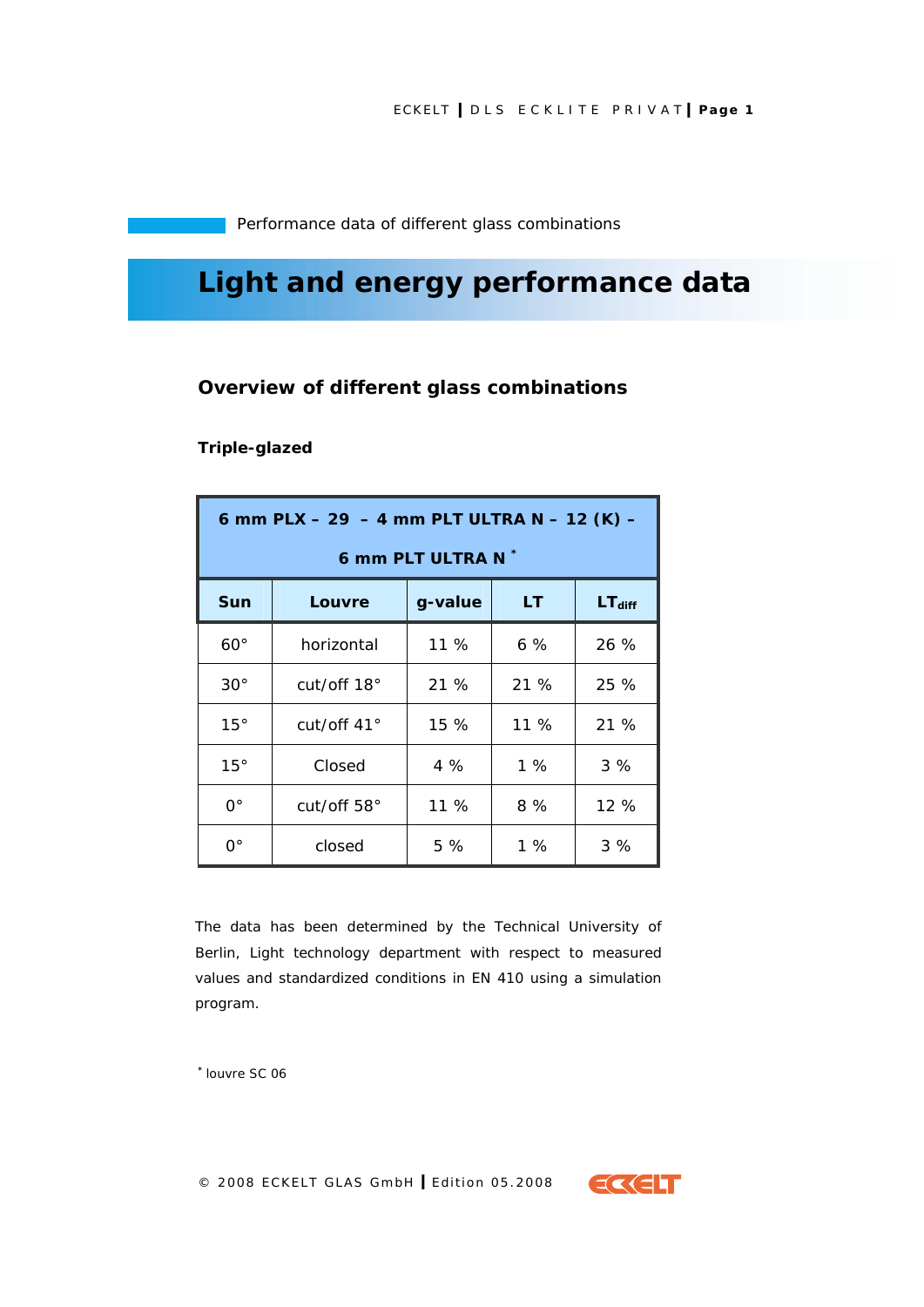Performance data of different glass combinations

| 6 mm PLX- 29 (A) - 4 mm PLT ULTRA N $*$ |                    |         |      |                    |  |  |
|-----------------------------------------|--------------------|---------|------|--------------------|--|--|
| Sun                                     | Louvre             | g-value | LT   | LT <sub>diff</sub> |  |  |
| $60^{\circ}$                            | horizontal         | 19%     | 8%   | 33%                |  |  |
| $30^\circ$                              | cut/off $18^\circ$ | 30%     | 24 % | 32 %               |  |  |
| 15°                                     | cut/off 41°        | 23 %    | 13%  | 26 %               |  |  |
| 15°                                     | Closed             | 8%      | 1%   | 4%                 |  |  |
| $\Omega^{\circ}$                        | cut/off 58 °       | 18 %    | 9%   | 15 %               |  |  |
| ∩°                                      | closed             | 9 %     | 2%   | 4 %                |  |  |

## **Double-glazed**

The data has been determined by the Technical University of Berlin, Light technology department with respect to measured values and standardized conditions in EN 410 using a simulation program.

*\* louvre SC 06*

© 2008 ECKELT GLAS GmbH **I** Edition 05.2008